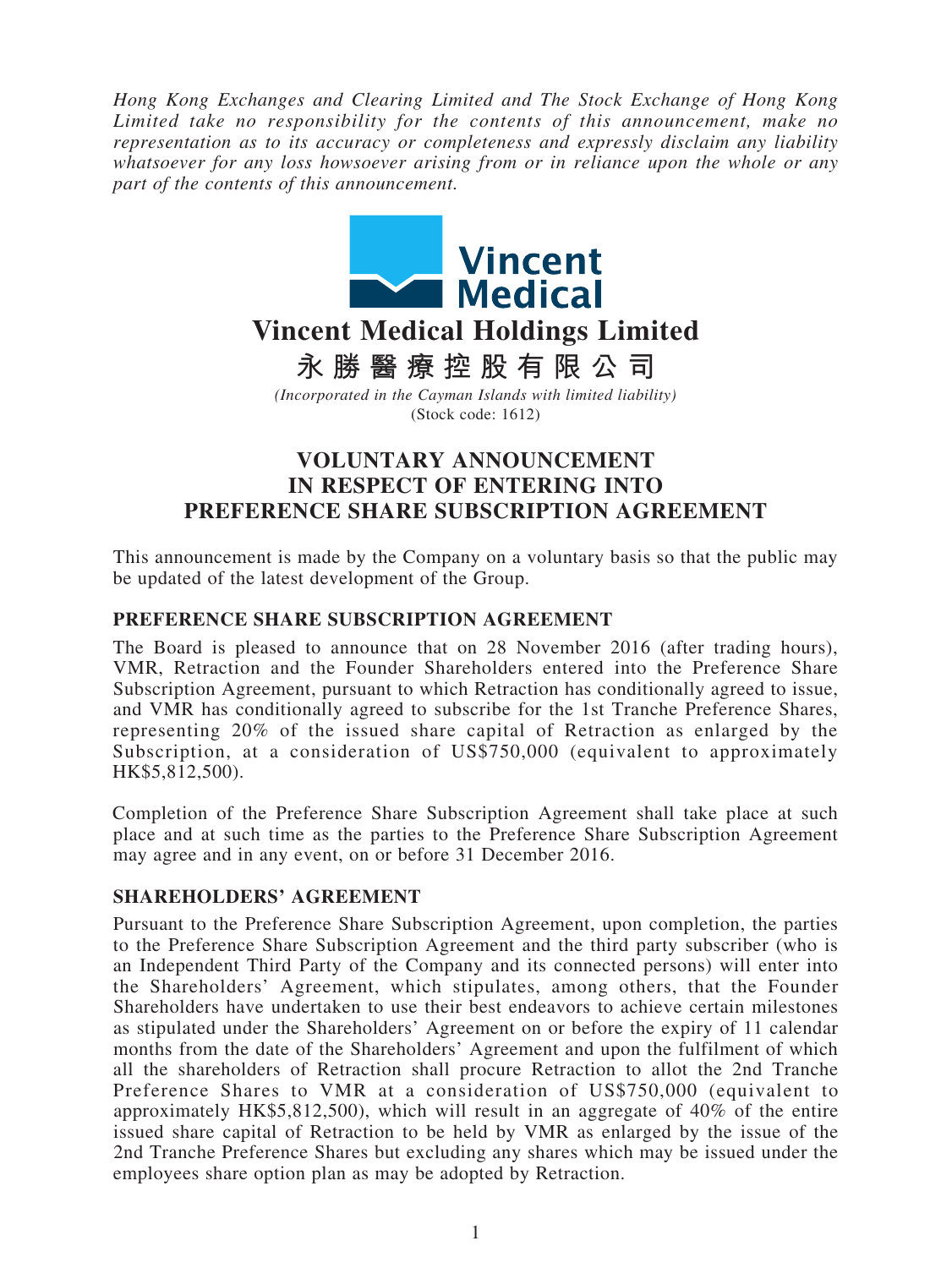To the best of the Directors' knowledge, information and belief, having made all reasonable enquiries, Retraction, and its ultimate beneficial owners as at the date of this announcement and the third party subscriber are Independent Third Parties of the Company and its connected persons.

# **INFORMATION OF RETRACTION**

Retraction is principally engaged in design, development and commercialization of retractors for minimally invasive surgeries. Its flagship product, "REVEEL", employs patented design features for soft tissue mobilization and retraction in endoscopic or laparoscopic procedures. The device, already secured CE certification and FDA 510(k), is currently sold through various distributors to hospitals in Europe, South East Asia, Middle East and other jurisdictions. Retraction plans to expand its product range by introducing new REVEEL models with enhanced features. It also plans to launch its products to new markets including, amongst others, the U.S., the PRC, Japan and Korea.

# **REASONS AND BENEFITS FOR ENTERING INTO THE AGREEMENTS**

The Group is principally engaging in the manufacturing and sale of medical devices focusing on respiratory products, imaging contrast media power injector disposables, and orthopaedic and rehabilitation products. The Group has committed to identify and explore suitable opportunities to enhance its product offering.

The Subscription as a strategic investment in line with the Company's development strategy, shall bring business opportunities to (i) enhance the Group's product offering in the anaesthesia and surgical tools product categories; (ii) utilise the manufacturing and distribution platform of the Group; and (iii) share the potential profits of Retraction.

Upon the completion of the Agreements, Mr. To Ki Cheung, the executive Director and chief executive officer of the Company, will be appointed as a director of Retraction. The Company will help to promote the development of Retraction with its experience, manufacturing expertise and its global distribution networks in the medical equipment industry.

The Board is of the view that the terms of the Agreements are on normal commercial terms and are fair and reasonable and in the interests of the Company and the Shareholders as a whole.

## **GENERAL**

The entering into the Agreements does not constitute any discloseable transactions of the Company under Chapter 14 of the Listing Rules, nor any connected transaction under Chapter 14A of the Listing Rules.

## **DEFINITIONS**

| "1st Tranche Preference" | 27 Preference Shares, representing 20% of the issued |
|--------------------------|------------------------------------------------------|
| Shares"                  | share capital of Retraction as enlarged by the       |
|                          | Subscription, to be allotted to VMR pursuant to the  |
|                          | Preference Share Subscription Agreement              |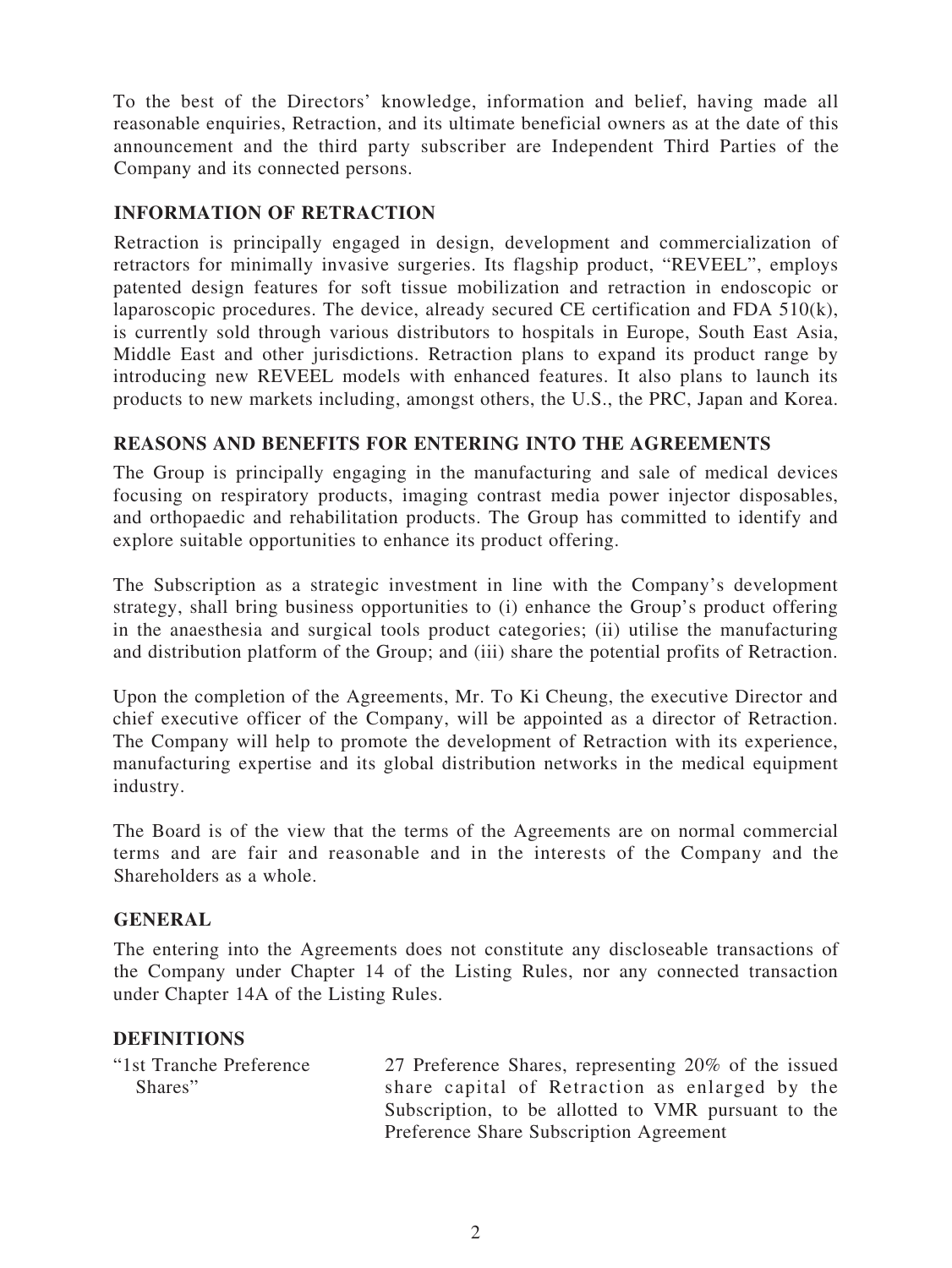| "2nd Tranche Preference"<br>Shares" | such number of Preference Shares to be allotted to<br>VMR pursuant to the Shareholders' Agreement such<br>that VMR will hold an aggregate of 40% of the entire<br>issued share capital of Retraction as enlarged by the<br>issue of the 2nd Tranche Preference Shares                                                                                                           |
|-------------------------------------|---------------------------------------------------------------------------------------------------------------------------------------------------------------------------------------------------------------------------------------------------------------------------------------------------------------------------------------------------------------------------------|
| "Agreements"                        | collectively the Preference Share Subscription<br>Agreement and the Shareholders' Agreement                                                                                                                                                                                                                                                                                     |
| "Board"                             | the board of Directors                                                                                                                                                                                                                                                                                                                                                          |
| "CE certification"                  | Conformité Européene, a mandatory certification of<br>the E.U. certifying that a product has met the<br>requirements set forth in the New Approach to<br>Technical Harmonisation and Standards.<br>Manufacturers in the E.U. and abroad must meet CE<br>marking requirements and obtain the CE certification<br>where applicable in order to market their products in<br>Europe |
| "Company"                           | Vincent Medical Holdings Limited 永勝醫療控股有限<br>公司, a company incorporated in the Cayman Islands<br>with limited liability and the shares of which are listed<br>on the main board of the Stock Exchange                                                                                                                                                                           |
| "connected person(s)"               | has the meaning ascribed thereto under the Listing<br>Rules                                                                                                                                                                                                                                                                                                                     |
| "Director(s)"                       | the director(s) of the Company                                                                                                                                                                                                                                                                                                                                                  |
| "FDA"                               | Food and Drug Administration of the U.S.                                                                                                                                                                                                                                                                                                                                        |
| "Founder Shareholders"              | the three founder shareholders of Retraction who<br>collectively own the entire issue share capital of<br>Retraction as at the date of this announcement                                                                                                                                                                                                                        |
| "Group"                             | the Company and its subsidiaries                                                                                                                                                                                                                                                                                                                                                |
| "HK\$"                              | Hong Kong dollars, the lawful currency of Hong Kong                                                                                                                                                                                                                                                                                                                             |
| "Hong Kong"                         | the Hong Kong Special Administrative Region of the<br><b>PRC</b>                                                                                                                                                                                                                                                                                                                |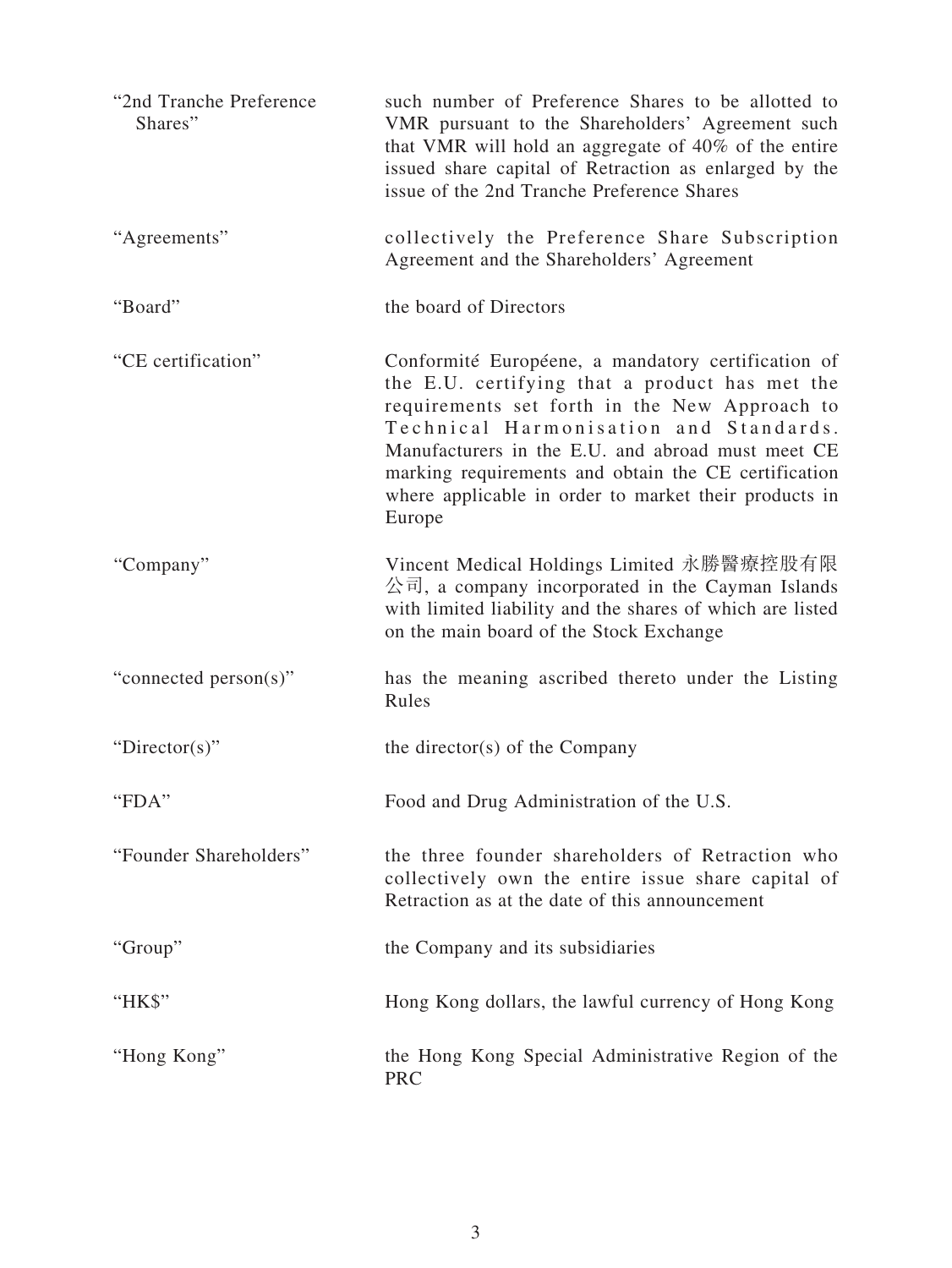| "Independent Third Party"                     | a person who, as far as the Directors are aware after<br>having made all reasonable enquiries, is not a<br>connected person of the Company                                                                                                              |
|-----------------------------------------------|---------------------------------------------------------------------------------------------------------------------------------------------------------------------------------------------------------------------------------------------------------|
| "Listing Rules"                               | the Rules Governing the Listing of Securities on the<br><b>Stock Exchange</b>                                                                                                                                                                           |
| "PRC"                                         | the People's Republic of China, excluding for the<br>purposes of this announcement only, Hong Kong, the<br>Macau Special Administrative Region of the People's<br>Republic of China and Taiwan                                                          |
| "Preference Share(s)"                         | preference share(s) of Retraction having their<br>preference, rights and privileges as stipulated in the<br>Shareholders' Agreement                                                                                                                     |
| "Preference Share"<br>Subscription Agreement" | the preference share subscription agreement dated 28<br>November 2016 entered into between VMR and the<br>Founder Shareholders in relation to the subscription of<br>the 1st Tranche Preference Shares by VMR                                           |
| "Retraction"                                  | Retraction Limited, a company incorporated in Hong<br>Kong which was owned by the Founder Shareholders<br>as at the date of this announcement                                                                                                           |
| "Shareholders"                                | holders of the ordinary shares with a par value of<br>HK\$0.01 each in the share capital of the Company                                                                                                                                                 |
| "Shareholders' Agreement"                     | the shareholders' agreement to be entered into between<br>Retraction and its shareholders (including VMR),<br>which governs, among others, the subscription of the<br>2nd Tranche Preference Shares by VMR                                              |
| "Stock Exchange"                              | The Stock Exchange of Hong Kong Limited                                                                                                                                                                                                                 |
| "Subscription"                                | the subscription of the 1st Tranche Preference Shares<br>by VMR pursuant to the Preference Share Subscription<br>Agreement and of the Preference Shares by the third<br>party subscriber as agreed between Retraction and such<br>subscriber separately |